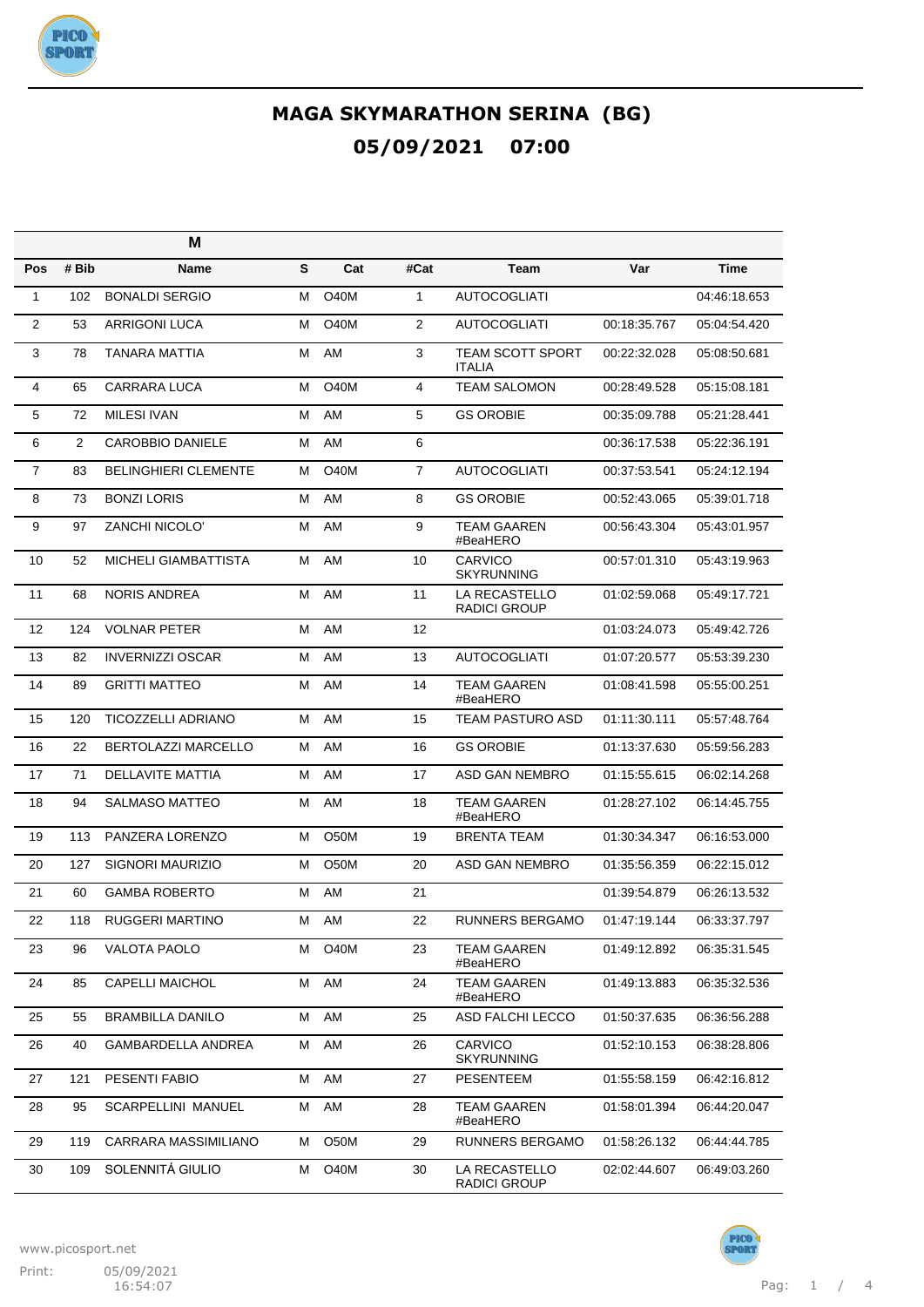

| 31 | 98             | REGAZZONI PIETRO              | м | AM                | 31 | LIBERO                                     | 02:04:03.619 | 06:50:22.272 |
|----|----------------|-------------------------------|---|-------------------|----|--------------------------------------------|--------------|--------------|
| 32 | 115            | <b>ZAMBELLI DANIELE</b>       | м | AM                | 32 | ASD MAGA                                   | 02:04:56.609 | 06:51:15.262 |
| 33 | 33             | <b>GHISALBERTI STEFANO</b>    | м | <b>O40M</b>       | 33 |                                            | 02:08:52.871 | 06:55:11.524 |
| 34 | 54             | DE VECCHI GIORDANO            | м | AM                | 34 | LA RECASTELLO<br>RADICI GROUP              | 02:09:10.623 | 06:55:29.276 |
| 35 | 62             | <b>ZANCHI MARCO</b>           | м | <b>O40M</b>       | 35 | <b>ATLETICA ALMENNO</b><br><b>MARATHON</b> | 02:12:05.859 | 06:58:24.512 |
| 36 | 32             | PEDRETTI SERGIO               | м | <b>O40M</b>       | 36 | <b>ATLETICA MARATHON</b><br><b>ALMENNO</b> | 02:14:01.882 | 07:00:20.535 |
| 37 | 41             | PENNA MARK                    | м | AM                | 37 |                                            | 02:15:33.667 | 07:01:52.320 |
| 38 | 106            | PONTI MASSIMILIANO            | м | <b>O40M</b>       | 38 | <b>TEAM GAAREN</b><br>#BeaHERO             | 02:17:21.183 | 07:03:39.836 |
| 39 | 14             | <b>BREDA ALESSIO</b>          | м | O50M              | 39 | ATLETICA MARATHON<br><b>ALMENNO</b>        | 02:18:52.645 | 07:05:11.298 |
| 40 | 66             | <b>VISTALLI SVEN</b>          | м | <b>O40M</b>       | 40 |                                            | 02:18:55.394 | 07:05:14.047 |
| 41 | 58             | BERGAMELLI STEFANO            | м | <b>O40M</b>       | 41 | <b>GS OREZZO</b>                           | 02:21:42.396 | 07:08:01.049 |
| 42 | 25             | MAZZOCCHI MARCO               | м | O50M              | 42 | <b>RULMECA</b>                             | 02:22:19.151 | 07:08:37.804 |
| 43 | 26             | <b>GERVASONI MICHELE</b>      | м | AM                | 43 | <b>RULMECA</b>                             | 02:22:49.141 | 07:09:07.794 |
| 44 | 92             | PAGNONCELLI MATTIA            | м | AM                | 44 | <b>TEAM GAAREN</b><br>#BeaHERO             | 02:25:28.897 | 07:11:47.550 |
| 45 | 64             | REDAELLI MATTEO               | м | AM                | 45 | <b>CARVICO SKY</b><br><b>RUNNING</b>       | 02:29:03.908 | 07:15:22.561 |
| 46 | 11             | <b>BERETTA PAOLO</b>          | M | O <sub>5</sub> 0M | 46 | <b>DIPO VIMERCATESE</b>                    | 02:29:04.929 | 07:15:23.582 |
| 47 | 107            | RAVASIO GIANCARLO             | М | O50M              | 47 | CARVICOSKYRUNNIN<br>GASD                   | 02:33:30.674 | 07:19:49.327 |
| 48 | 3              | ARESU MARCO                   | м | AM                | 48 | <b>MARGIANI TEAM ASD</b>                   | 02:33:54.925 | 07:20:13.578 |
| 49 | 110            | <b>GARLATO ADRIANO</b>        | м | O40M              | 49 | FDT D8 TEAM                                | 02:34:33.675 | 07:20:52.328 |
| 50 | 130            | CACCIA JOSEF                  | М | AM                | 50 |                                            | 02:35:11.670 | 07:21:30.323 |
| 51 | 59             | <b>DISARO ROBERTO</b>         | м | O40M              | 51 | <b>ATLETICA MEDA</b>                       | 02:36:41.182 | 07:22:59.835 |
| 52 | 126            | <b>MARCO ERNESTO FRIGERIO</b> | м | O <sub>4</sub> 0M | 52 | <b>ROAD RUNNERS</b><br><b>CLUB MILANO</b>  | 02:40:29.454 | 07:26:48.107 |
| 53 | 50             | <b>BONOMI MAURIZIO</b>        | м | <b>O40M</b>       | 53 | ATLETICA MARATHON<br>ALMENNO S. S.         | 02:40:57.223 | 07:27:15.876 |
| 54 | 35             | DONGHI ANDREA                 | М | AM                | 54 | <b>XXX</b>                                 | 02:42:42.464 | 07:29:01.117 |
| 55 | 61             | ROTA GIANLUCA                 | М | O50M              | 55 | ATLETICA MARATHON<br>ALMENNO S.S           | 02:45:32.197 | 07:31:50.850 |
| 56 | $\overline{7}$ | VIGANO ANDREA                 | м | AM                | 56 |                                            | 02:47:17.445 | 07:33:36.098 |
| 57 | 88             | <b>GHISLOTTI MAURO</b>        | М | AM                | 57 | <b>TEAM GAAREN</b><br>#BeaHERO             | 02:50:19.697 | 07:36:38.350 |
| 58 | 69             | <b>BREDA MIRCO</b>            | м | O40M              | 58 | GS. OREZZO                                 | 02:52:52.475 | 07:39:11.128 |
| 59 | 46             | <b>BARACHETTI ROBERTO</b>     | М | <b>O40M</b>       | 59 | <b>ALTLETIC MARATHON</b><br><b>ALMENNO</b> | 02:53:06.226 | 07:39:24.879 |
| 60 | 4              | ZANCHI ENRICO                 | м | AM                | 60 |                                            | 02:53:57.465 | 07:40:16.118 |
| 61 | 122            | <b>SALVI MATTEO</b>           | М | AM                | 61 | <b>CANIIIIIIIIIIIIIII</b>                  | 02:54:00.714 | 07:40:19.367 |
| 62 | 8              | POLIN MICHELE                 | М | O40M              | 62 | <b>FIT</b>                                 | 02:54:46.460 | 07:41:05.113 |
| 63 | 23             | CAVALLERI GIOVANNI            | М | AM                | 63 | ATLETICA COLOGNO                           | 02:55:52.959 | 07:42:11.612 |

www.picosport.net

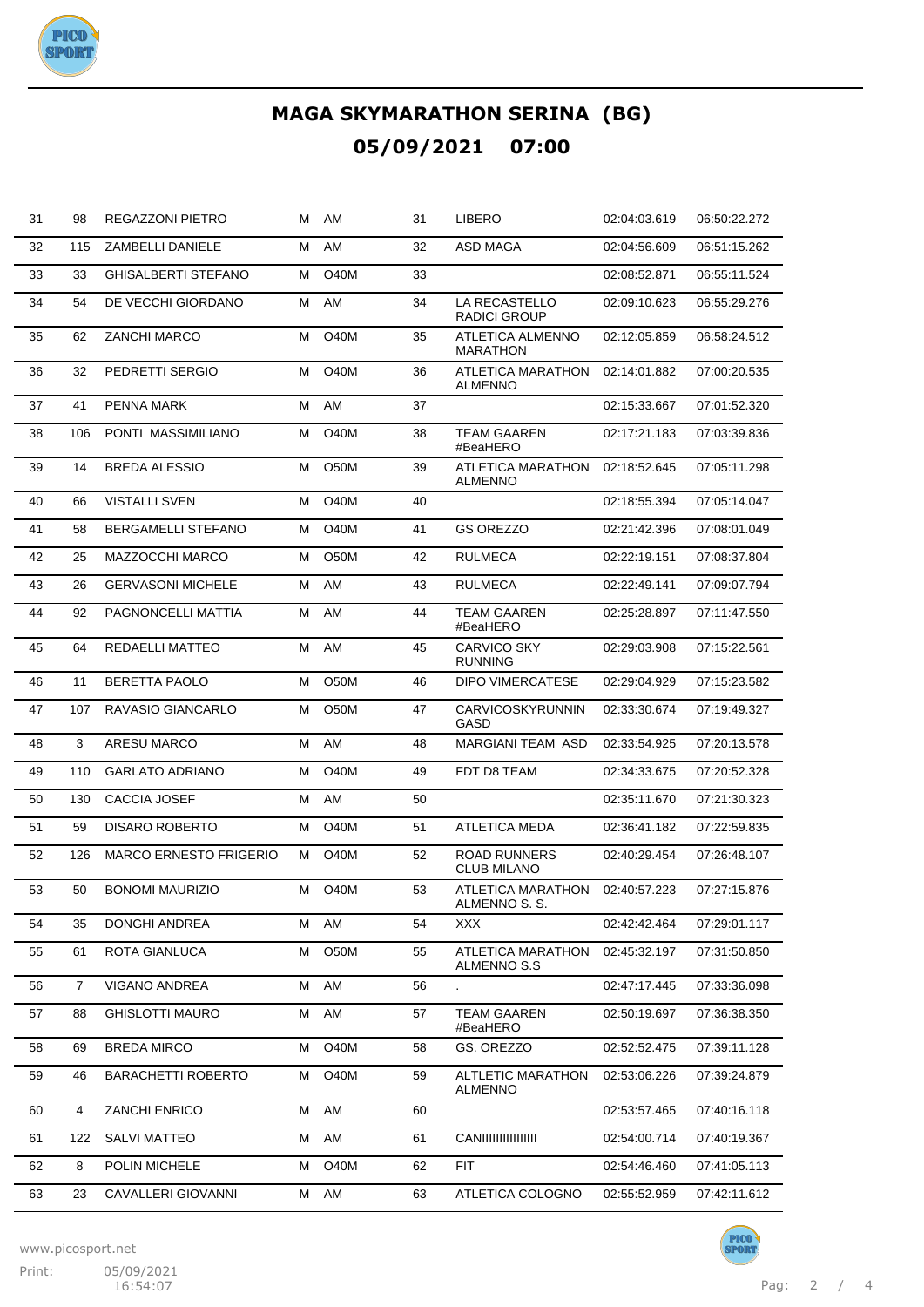

| 64 | 91  | <b>NESSI SIMONE</b>               | м | AM                | 64 | <b>TEAM GAAREN</b><br>#BeaHERO           | 02:57:50.719 | 07:44:09.372 |
|----|-----|-----------------------------------|---|-------------------|----|------------------------------------------|--------------|--------------|
| 65 | 63  | <b>GRITTI LUIGI</b>               | Μ | O50M              | 65 | <b>AUTOCOGLIATI</b>                      | 02:58:50.235 | 07:45:08.888 |
| 66 | 104 | <b>QUARTI MARCO MAURO</b>         | М | O <sub>5</sub> 0M | 66 | AUTOCOGLIATI RUN                         | 02:59:14.469 | 07:45:33.122 |
| 67 | 79  | AMBROSINI GIOVANNI                | Μ | O50M              | 67 | <b>E-ROCK TEAM</b>                       | 03:00:06.209 | 07:46:24.862 |
| 68 | 74  | LOCATELLI JURI                    | М | AM                | 68 | G. S. MARINELLI                          | 03:03:49.951 | 07:50:08.604 |
| 69 | 123 | <b>MERELLI FABIO</b>              | Μ | AM                | 69 |                                          | 03:04:02.708 | 07:50:21.361 |
| 70 | 81  | <b>FAGIANI FEDERICO</b>           | М | AM                | 70 | SO 267 VALGEROLA                         | 03:06:26.459 | 07:52:45.112 |
| 71 | 67  | <b>MAFFIULETTI FEDERICO</b>       | Μ | O <sub>5</sub> 0M | 71 | ALTITUDE RACE                            | 03:06:28.960 | 07:52:47.613 |
| 72 | 47  | <b>TRIULZI NICCOLO</b>            | М | AM                | 72 | ASD BERGAMO<br><b>STARS ATLETICA</b>     | 03:06:43.709 | 07:53:02.362 |
| 73 | 99  | <b>MAPELLI OSCAR</b>              | м | O50M              | 73 | CARVICO<br>SKYRUNNING                    | 03:09:19.468 | 07:55:38.121 |
| 74 | 84  | <b>BRUGNETTI GABRIELE</b>         | м | AM                | 74 | <b>TEAM GAAREN</b><br>#BeaHERO           | 03:11:44.232 | 07:58:02.885 |
| 75 | 24  | <b>BELLI MANUEL</b>               | Μ | O50M              | 75 | <b>RULMECA</b>                           | 03:12:54.483 | 07:59:13.136 |
| 76 | 31  | RONCELLI NICOLA                   | М | AM                | 76 | RUNNERS BERGAMO                          | 03:14:31.224 | 08:00:49.877 |
| 77 | 70  | PEZZERA FRANCO<br><b>RICCARDO</b> | Μ | O40M              | 77 | <b>GAV VERTOVA</b>                       | 03:18:48.003 | 08:05:06.656 |
| 78 | 27  | MAZZOLENI ROBERTO                 | м | <b>O40M</b>       | 78 | <b>LENTI MA BELLI</b>                    | 03:19:03.010 | 08:05:21.663 |
| 79 | 28  | <b>BACUZZI EMANUELE</b>           | м | <b>O40M</b>       | 79 | JUSTRUN.BG ASD                           | 03:21:51.765 | 08:08:10.418 |
| 80 | 42  | <b>BERNORIO ALESSANDRO</b>        | м | O <sub>5</sub> 0M | 80 | AVIS MARATHON<br><b>VERBANIA</b>         | 03:22:09.258 | 08:08:27.911 |
| 81 | 21  | MASSERINI DAVIDE                  | Μ | AM                | 81 |                                          | 03:28:10     | 08:14:28.653 |
| 82 | 20  | RIVA FABIO                        | м | O50M              | 82 | CTL3                                     | 03:33:48.265 | 08:20:06.918 |
| 83 | 86  | <b>CORTINOVIS MIRKO</b>           | м | AM                | 83 | TEAM GAAREN<br>#BeaHERO                  | 03:38:13.025 | 08:24:31.678 |
| 84 | 16  | PESENTI MATTEO                    | М | AM                | 84 | CAI ZOGNO                                | 03:38:51.515 | 08:25:10.168 |
| 85 | 39  | <b>TURRIN LUCA</b>                | М | AM                | 85 | CARVICO<br><b>SKYRUNNING</b>             | 03:46:52.278 | 08:33:10.931 |
| 86 | 57  | <b>TRABUCCHI DIEGO LUIGI</b>      | м | <b>O40M</b>       | 86 | SPIRITOTRAIL                             | 03:53:53.109 | 08:40:11.762 |
| 87 | 18  | <b>MOTTA SAMUELE</b>              | М | AM                | 87 | BERE BIRRA, FARE<br>TARDI, ACCIDENTI.    | 03:56:07.553 | 08:42:26.206 |
| 88 | 37  | ROSSATO PIETRO                    | М | AM                | 88 | <b>ALZAIA NAVIGLIO</b><br><b>RUNNERS</b> | 03:56:08.308 | 08:42:26.961 |
| 89 | 103 | CHIAPPA CRISTIAN                  | М | O40M              | 89 | <b>GAV VERTOVA</b>                       | 04:04:26.571 | 08:50:45.224 |
| 90 | 36  | <b>MISTRI ROBERTO</b>             | М | O60M              | 90 | <b>GAV VERTOVA</b>                       | 04:05:00.035 | 08:51:18.688 |
| 91 | 12  | SPADA ANTONIO                     | М | O50M              | 91 |                                          | 04:05:59.798 | 08:52:18.451 |
| 92 | 77  | BRENA MARCO ALBERTO               | Μ | O40M              | 92 | ATLETICA PRESEZZO                        | 04:06:44.553 | 08:53:03.206 |
| 93 | 129 | SAVOLDI MASSIMO                   | М | O50M              | 93 |                                          | 04:07:42.305 | 08:54:00.958 |
| 94 | 9   | <b>VALLE OMAR</b>                 | Μ | AM                | 94 | <b>FAGIANI IMPRENDIBILI</b>              | 04:08:24.056 | 08:54:42.709 |
| 95 | 43  | SPINIELLA DANIELE                 | Μ | O50M              | 95 | <b>FAGIANI IMPRENDIBILI</b>              | 04:08:25.062 | 08:54:43.715 |
| 96 | 5   | <b>SERRA ANDREA</b>               | Μ | O40M              | 96 | U.S. LA SPORTIVA                         | 04:09:38.009 | 08:55:56.662 |



**PICO**